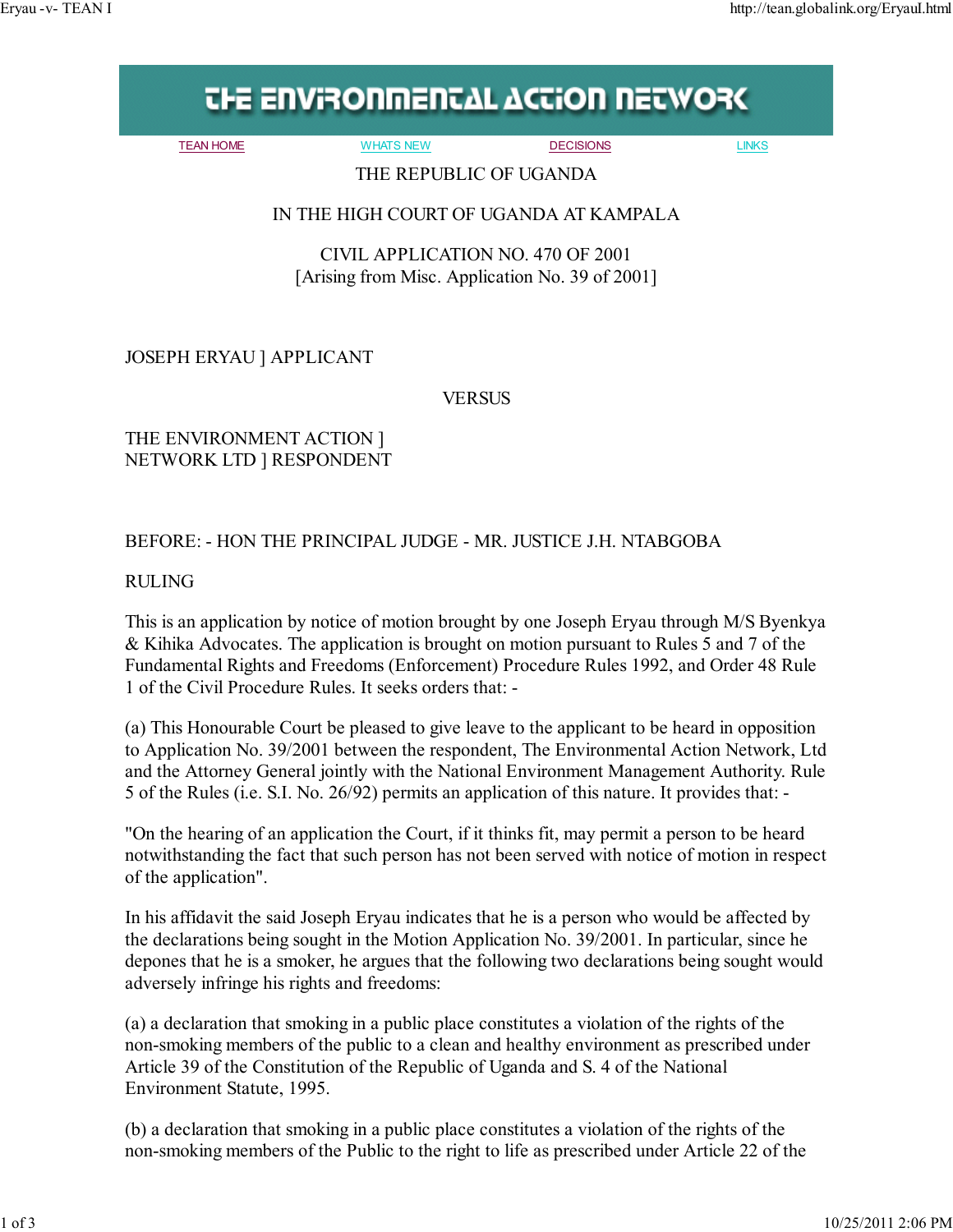Constitution of the Republic of Uganda.

Mr. Eryau who deponed that for the last 20 years he has been smoking, argues that for him smoking has been his right and a freedom and the above and similar declarations sought would deprive him of or violate his said rights and freedoms.

In reply Mr. Phillip Karugaba for the respondent made an oral application for an order calling Mr. Eryau to be cross-examined on his affidavit. In his words Mr. Karugaba doubts the existence of Mr. Eryau whom he says could be a trojan horse. Mr. Byenkya complained against Mr. Karugaba's surprise oral application which he referred to as an ambush. He argued that such application should have been brought by a notice of motion pursuant to Rule 3 S. I No. 26/92. Mr. Karugaba argued that it is permissible under Order 17 Rule 2 of the Civil Procedure Rules to make an oral application to call a deponent and examine him on his affidavit. He cited the procedure in Election Petitions which are heard on affidavits and in which oral applications are admissible. Mr. Kakuru in support of Mr. Karugaba referred in particular to such procedure having been followed in the Presidential Election Petition No. 1 of 2001 - Retired Col. Kizza Besigye -vs- Yoweri K. Museveni. I was also referred to the decision in Bawa (D.D.) Ltd. -vs- Singh (G.S. Didar) [1961] E.A. 282.

Whereas I agree Bawa (D.D) Ltd. -vs- Singh (G.S.) Didar decided that an application to amend may be made orally, thing had nothing to do with an application to call a deponent to be cross-examined on his/her affidavit. But I do not agree with Mr. Byenkya that there would be any miscarriage of justice if Court ordered his client to appear in Court and be examined on his affidavit by the mere fact that the order was given on an oral application. I do not agree that the application is an ambush at all and that a formal application is necessary to build up a case for the necessity of cross-examining a deponent who is alleged to have sworn an affidavit and has not appeared in Court to be identified. I do not agree either that Rule 3 of S. I. No. 26 of 1992 and Rule 2 of Order 17 of the Civil Procedure Rules are mutually exclusive. On the contrary, they are made complementary by Rule 7 of the Statutory Instrument. I would, in the circumstances order, as applied for, that Mr. Joseph Eryau appears in Court for cross-examination on his affidavit. His Counsel, if they required a notice, this is sufficient.

I order accordingly. He will appear on 24/10/2001

J.H. NTABGOBA PRINCIPAL JUDGE 20/09/2001

Present in Chambers when the Ruling is read are: - Mr. Andrew Kasirye for the respondent and Mr. Innocent Kihika for the Applicant. In the presence of Mr. Edward Kangaho, Court Clerk.

J.H. NTABGOBA PRINCIPAL JUDGE